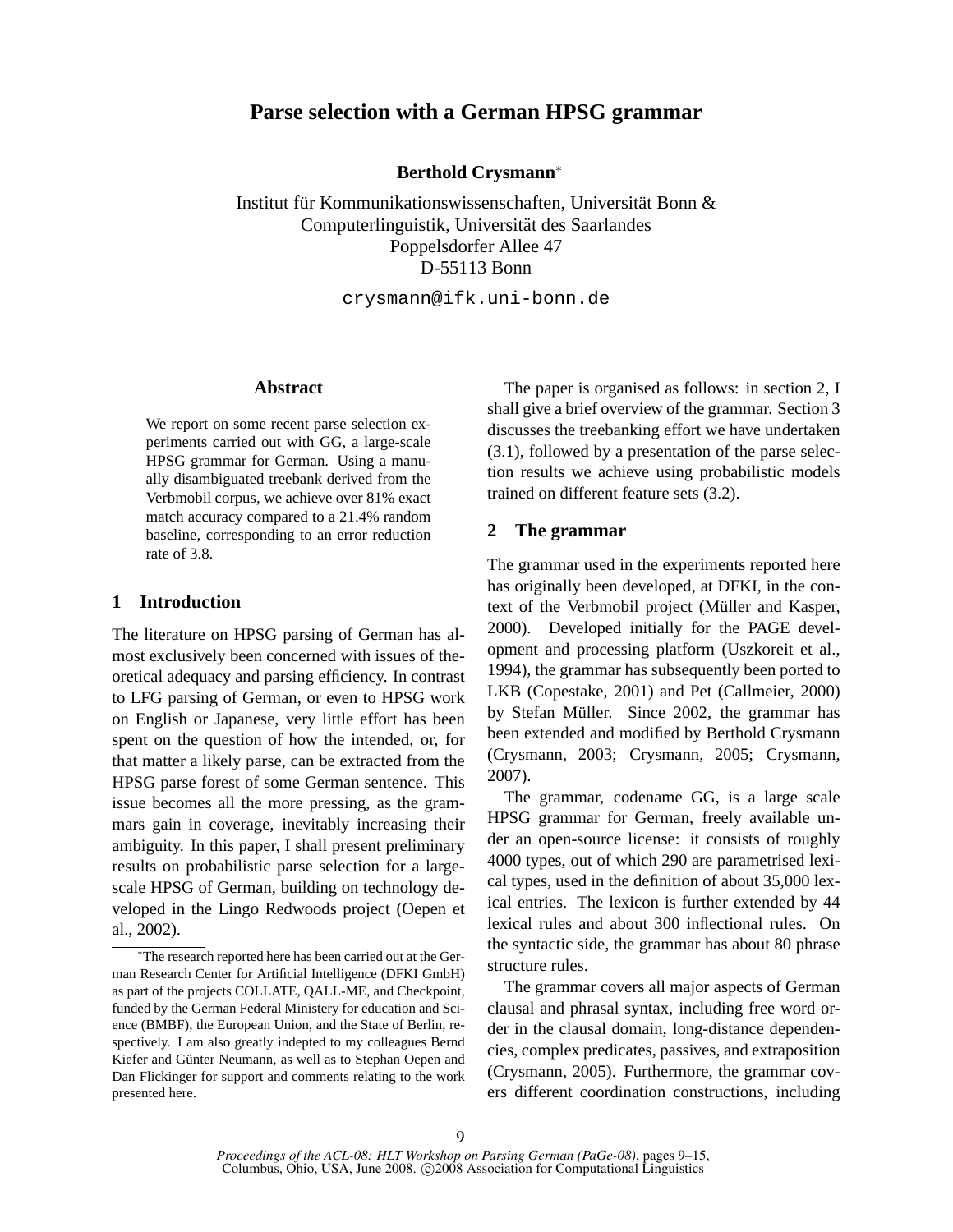the so-called SGF coordination. Furthermore, the grammar is fully reversible, i.e. it can be used for parsing, as well as generation.

The phrase structure rules of the grammar are either unary or binary branching phrase structure schemata, permitting free interspersal of modifiers between complements in the clausal domain. The relatively free order of complements is captured by means of lexical rules which permute the elements on the COMPS valence list. As a result, the verb's complements can be saturated in any order.

The treatment of verb placement is somewhat special: in sentences without a right sentence bracket, a left branching structure is assumed, permitting efficient processing. Whenever the right bracket is occupied by a non-finite verb cluster, the finite verb in the left bracket is related to the clause finla cluster by means of simulated head movement, following the proposal by (Kiss and Wesche, 1991), inter alia. As a consequence, the grammar provides both headinitial and head-final versions of the Head-Adjunct, Head-Complement and Head-Subject schemata.

As output, the grammar delivers detailed semantic representations in the form of Minimal Recursion Semantics (Copestake et al., 2005). These representations have been successfully used in the context of automated email response or question answering (Frank et al., 2006). Most recently, the grammar has been used for automatic correction of grammar and style errors, combining robust parsing with generation.

## **3 Parse Selection**

#### **3.1 Treebank construction**

The treebank used in the experiments reported here has been derived from the German subset of the Verbmobil (Wahlster, 2000) corpus. In essence, we removed any duplicates on the string level from the corpus, in order to reduce the amount of subsequent manual annotation. Many of the duplicates thus removed were short interjection, such as *ja* "yes", *nein* "no", or *hm* "euhm", which do not give rise to any interesting structural ambiguities. As a side effect, removal of these duplicates also enhanced the quality of the resulting treebank.

The construction of the disambiguated treebank for German followed the procedure suggested for English by (Oepen et al., 2002): the corpus was first analysed with the German HPSG GG, storing the derivation trees of all successful parses. In a subsequent annotation step, we manually selected the best parse, if any, from the parse forest, using the Redwoods annotation tool cited above.

After removal of duplicates, syntactic coverage of the corpus figured at 69.3 percent, giving a total of 11894 out of 16905 sentences. The vast majority of sentences in the corpus are between 1 and 15 words in length (14757): as a result, average sentence length of parsed utterances figures at 7.64, compared to 8.72 for the entire corpus. Although average sentence length is comparatively low, the treebank still contains items up to sentence length 47.

The 11894 successfully parsed sentences have subsequently been disambiguated with the Redwoods treebanking tool, which is built on top of LKB (Copestake, 2001) and [incr tsdb()] (Oepen, 2002). Figure 2 shows the annotation of an example sentence from the treebank.

During annotation, 10356 sentences were successfully disambiguated to a single reading (87.1%). Another 276 sentences were also disambiguated, yet contain some unresolved ambiguity (2.3%), while 95 sentences were left unannotated (0.8%). The remaining 1167 items (=9.8%) were rejected, since the parse forest did not contain the desired reading. Since not all test items in the tree bank were ambiguous, we were left, after manual disambiguation, with 8230 suitable test items, i.e. test items where the number of readings assigned by the parser exceeds the number of readings judged as acceptable.

Average ambiguity of fully disambiguated sentences in the tree bank is around 12.7 trees per sentence. This corresponds to a baseline of 21.4% for random parse selection, owing to the unequal distribution of low and high ambiguity sentences.

#### **3.2 Parse selection**

### **3.2.1 Feature selection**

The parse selection experiments reported on here have been performed using the LOGON branch of the LKB and [incr tsdb()] systems. In particular, we used Rob Malouf's tadm maximum entropy toolkit for training and evaluation of our log-linear parse selection models.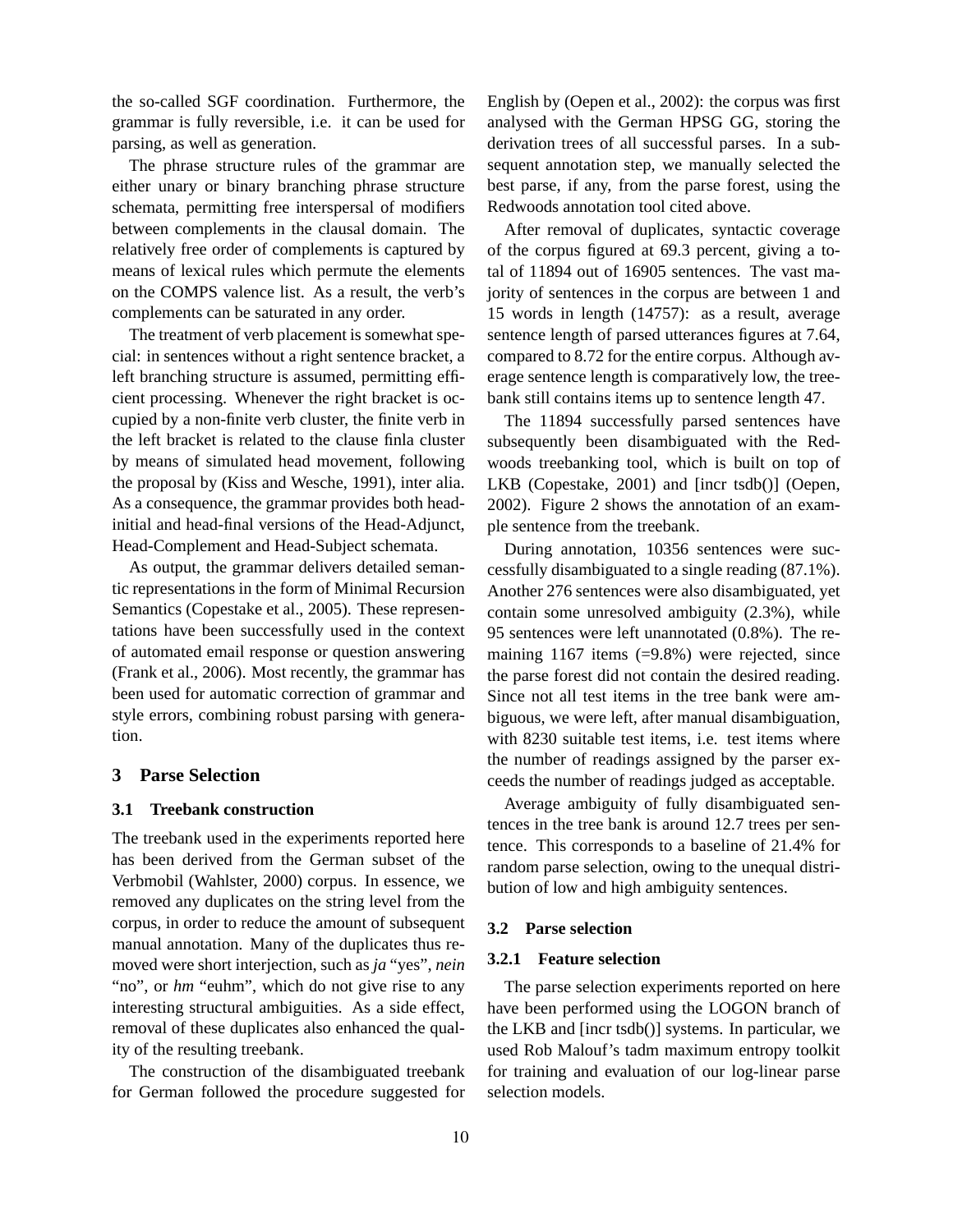| Aggregate<br>items<br>items<br>items<br>words<br>words<br>items<br>words<br>items<br>words<br>trees<br>trees<br>trees<br>words<br>trees<br>trees<br>ø<br>ø<br>#<br>ø<br>ø<br>ø<br>ø<br>ø<br>#<br>ø<br>#<br>ø<br>#<br>ø<br>#<br>i-length in [45  50]<br>$\overline{2}$<br>$\mathbf 0$<br>0.00<br>$\overline{2}$<br>0.00<br>47.00<br>800.0<br>0.0<br>46.00<br>800.0<br>0<br>0.0<br>$\Omega$<br>0.00<br>0.0<br>5<br>i-length in [35  40]<br>6<br>36.78<br>37.60<br>327.0<br>$\mathbf 0$<br>0.00<br>0.0<br>$\Omega$<br>0.00<br>0.0<br>545.2<br>36.00<br>1636.0<br>20<br>8<br>i-length in [30  35]<br>31.63<br>211.1<br>32.00<br>226.3<br>30.50<br>212.5<br>$\mathbf 0$<br>0.00<br>0.0<br>30.00<br>33.0<br>11<br>27<br>56<br>3<br>26<br>26.58<br>282.7<br>26.70<br>377.5<br>508.3<br>26.41<br>25.67<br>98.0<br>0<br>0.00<br>0.0<br>i-length in [25  30] |
|----------------------------------------------------------------------------------------------------------------------------------------------------------------------------------------------------------------------------------------------------------------------------------------------------------------------------------------------------------------------------------------------------------------------------------------------------------------------------------------------------------------------------------------------------------------------------------------------------------------------------------------------------------------------------------------------------------------------------------------------------------------------------------------------------------------------------------------------------|
|                                                                                                                                                                                                                                                                                                                                                                                                                                                                                                                                                                                                                                                                                                                                                                                                                                                    |
|                                                                                                                                                                                                                                                                                                                                                                                                                                                                                                                                                                                                                                                                                                                                                                                                                                                    |
|                                                                                                                                                                                                                                                                                                                                                                                                                                                                                                                                                                                                                                                                                                                                                                                                                                                    |
|                                                                                                                                                                                                                                                                                                                                                                                                                                                                                                                                                                                                                                                                                                                                                                                                                                                    |
|                                                                                                                                                                                                                                                                                                                                                                                                                                                                                                                                                                                                                                                                                                                                                                                                                                                    |
|                                                                                                                                                                                                                                                                                                                                                                                                                                                                                                                                                                                                                                                                                                                                                                                                                                                    |
| $\overline{2}$<br>99<br>$\overline{2}$<br>172<br>21.72<br>203.4<br>21.54<br>173.0<br>69<br>21.52<br>136.2<br>20.50<br>92.0<br>20.00<br>1023.5<br>i-length in [20  25]                                                                                                                                                                                                                                                                                                                                                                                                                                                                                                                                                                                                                                                                              |
| $\overline{7}$<br>185<br>81.3<br>447<br>65.4<br>17.27<br>650<br>16.58<br>70.1<br>16.59<br>16.35<br>11<br>63.5<br>16.71<br>76.6<br>i-length in [15  20]                                                                                                                                                                                                                                                                                                                                                                                                                                                                                                                                                                                                                                                                                             |
| 21.3<br>37<br>333<br>40.2<br>1706<br>24<br>2100<br>11.63<br>24.8<br>11.83<br>11.33<br>28.5<br>11.51<br>i-length in [10  15]<br>11.43<br>44.2                                                                                                                                                                                                                                                                                                                                                                                                                                                                                                                                                                                                                                                                                                       |
| i-length in [5  10]<br>89<br>6.3<br>5.9<br>9.3<br>6227<br>6.84<br>455<br>7.24<br>10.2<br>5641<br>6.74<br>7.00<br>10.1<br>42<br>7.05                                                                                                                                                                                                                                                                                                                                                                                                                                                                                                                                                                                                                                                                                                                |
| i-length in $[05]$<br>3.8<br>2.6<br>2.8<br>83<br>3.63<br>3.21<br>154<br>6<br>2661<br>3.16<br>2418<br>1.44<br>5.8<br>3.67<br>1.7                                                                                                                                                                                                                                                                                                                                                                                                                                                                                                                                                                                                                                                                                                                    |
| <b>Total</b><br>9.07<br>17.2<br>1167<br>11.43<br>55.5<br>7.32<br>12.7<br>283<br>5.04<br>12.9<br>95<br>9.80<br>49.0<br>11894<br>10349                                                                                                                                                                                                                                                                                                                                                                                                                                                                                                                                                                                                                                                                                                               |

Figure 1: The GG Verbmobil treebank



Figure 2: An example from the German treebank, featuring the Redwoods annotation tool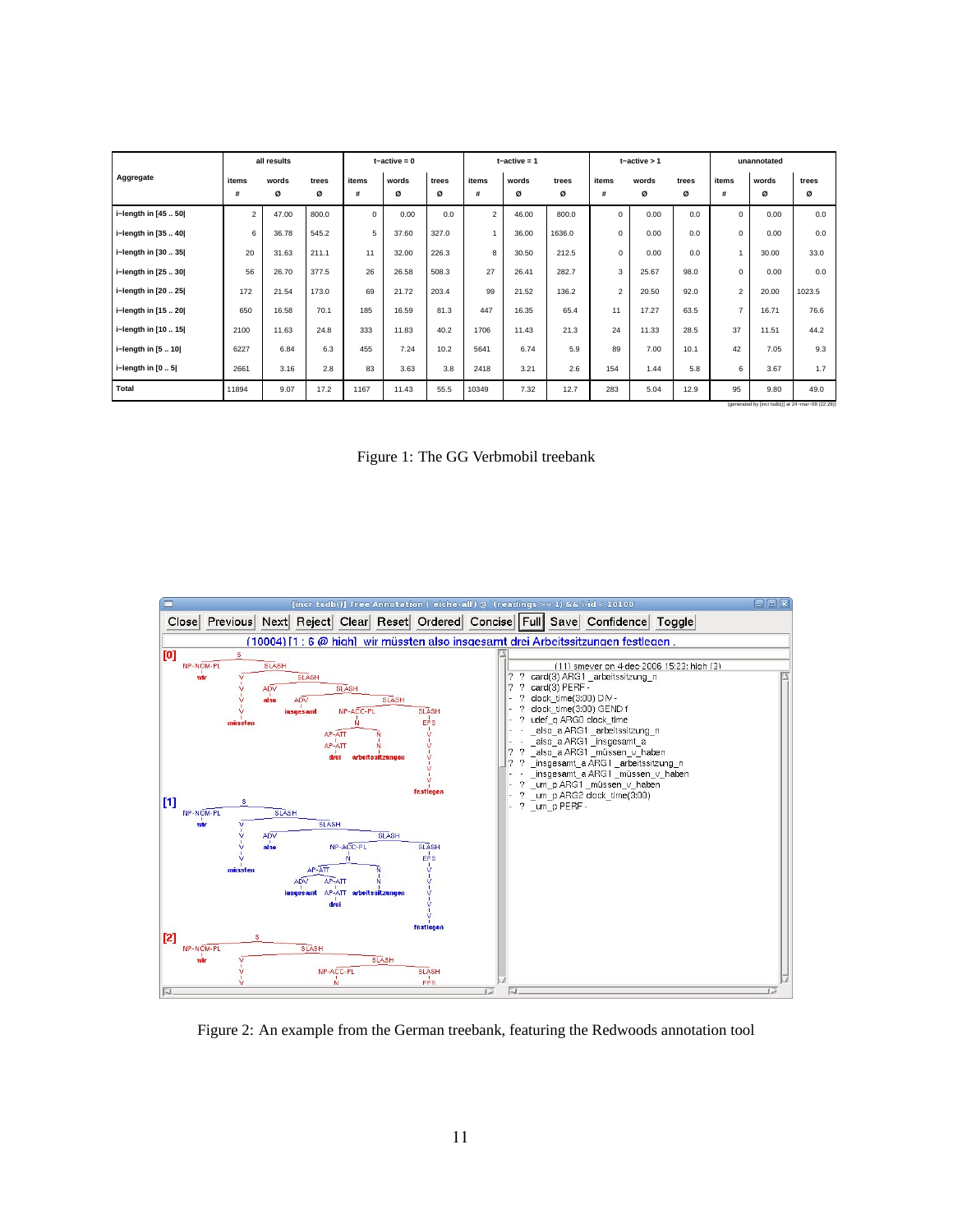All experiments were carried out as a ten-fold cross-evaluation with 10 iterations, using 10 different sets of 7407 annotated sentences for training and 10 disjoint sets of 823 test items for testing.

The discriminative models we evaluate here were trained on different subsets of features, all of which were extracted from the rule backbone of the derivations stored in the treebank. As node labels, we used the names of the HPSG rules licensing a phrasal node, as well as the types of lexical entries (preterminals). On the basis of these derivation trees, we selected several features for training our disambiguation models: local trees of depth 1, several levels of grandparenting, i.e. inclusion of grandparent node (GP 2), great-grandparent node (GP 3) and great-great-grandparent node (GP 4), partial trees of depth 1 (+AE). Grandparenting features involve local trees of depth 1 plus a sequence of grandparent nodes, i.e. the local tree is contextualised in relation to the dominating tree. Information about a grandparent's other daughters, however, is not taken into consideration. Partial trees, by contrast, are included as a kind of back-off model.

In addition to tree-configurational features, we experimented with n-gram models, using n-gram sizes between 2 and 4. These models were further varied, according to whether or not a back-off model was included.

Apart from these linguistic features, we also varied two parameters of the maximum entropy learner, viz. variance and relative tolerance. The relative tolerance parameter restricts convergence of the model, whereas variance defines a prior in order to reduce over-fitting. In the results reported here, we used optimal setting for each individual set of linguistic parameters, although, in most cases, these optimal values figured at  $10^{-4}$  for variance and  $10^{-6}$  for relative tolerance.

## **3.2.2 Results**

The results of our parse selection experiments for German are summarised in tables 1 and 2, as well as figures 3 and 4.

As our major result, we can report an exact match accuracy for parse selection of 81.72%, using greatgrandparenting (GP 3) and 4-grams. This result corresponds to an error reduction by a factor of 3.8, as compared to the 21.4% random baseline.

|                 | $-AE$ | $+AE$ |
|-----------------|-------|-------|
| GP 0            | 77.96 | 78.14 |
| GP <sub>2</sub> | 81.27 | 80.87 |
| GP <sub>3</sub> | 81.34 | 80.4  |
| GP <sub>4</sub> | 81.49 | 80.78 |

Table 1: PCFG model with Grandparenting



Figure 3: PCFG model with Grandparenting

Apart from the overall result in terms of achievable parse selection accuracy, a comparison of the individual results is also highly informative.

As illustrated by figure 3, models including any level of grandparenting clearly outperform the basic model without grandparenting (GP0). Furthermore, relative gains with increasing levels of grandparenting are quite low, compared to the more than 3% increase in accuracy between the GP0 and GP2 models.

Another interesting observation regarding the data in table 1 and figure 3 is that the inclusion of partial constituents into the model (+AE) only benefits the most basic model. Once the more sophisticated grandparenting models are used, partial constituent worsen rather than improve the overall performance.

Another observation we made regarding the relative usefulness of the features we have employed relates to n-gram models: again, we find that n-gram models clearly improve on the basic model without grandparenting (by about 1 percentage point), albeit to a lesser degree than grandparenting itself (see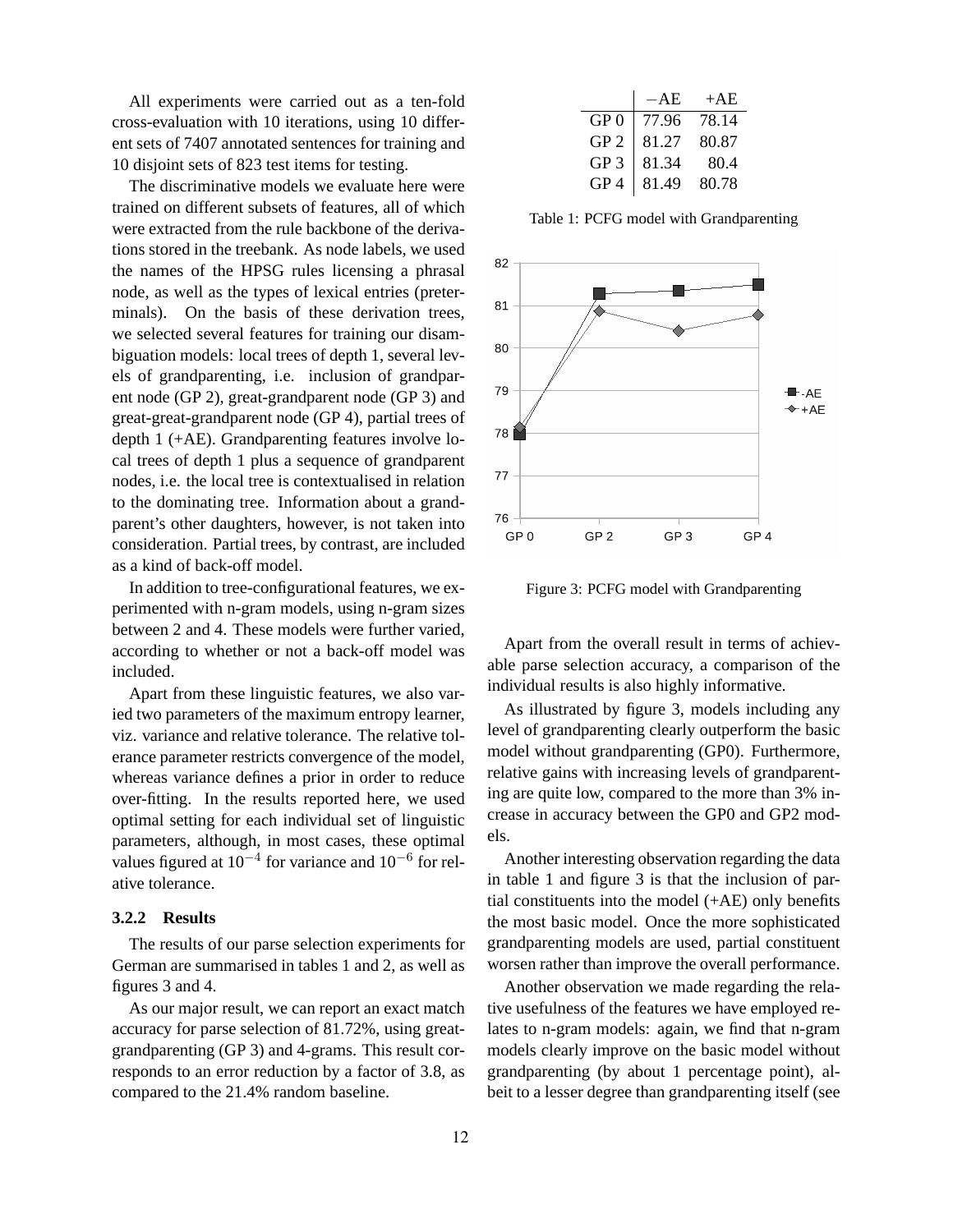|                                                                                                                             | NO N2 N3 N4 |  |
|-----------------------------------------------------------------------------------------------------------------------------|-------------|--|
|                                                                                                                             |             |  |
|                                                                                                                             |             |  |
|                                                                                                                             |             |  |
| GP 0 77.96 78.79 78.92 78.74<br>GP 2 81.27 81.5 81.65 81.55<br>GP 3 81.34 81.44 81.51 81.72<br>GP 4 81.49 81.62 81.69 81.67 |             |  |

Table 2: PCFG model with Grandparenting & N-grams



Figure 4: PCFG model with Grandparenting & N-Grams (-AE)

above). With grandparenting added, however, the relative gains of the n-gram models greatly diminishes. A possible explanation for this finding is that reference to grandparenting indirectly makes available information about the preceding and linear context, obviating the need for direct encoding in terms of n-grams. Again, the best combined model (hier $archy + n-grams)$  outperforms the best purely hierarchical model by a mere 0.23 percentage points. The results obtained here for German thus replicate the results established earlier for English, namely that the inclusion of n-gram information only improves overall parse selection to a less significant extent.

A probably slightly unsurprising result relates to the use of back-off models: we found that ngram models with backing-off yielded better results throughout our test field than the correspoding ngram models that did not use this feature. Differences, however, were not dramatic, ranging roughly between 0.07 and 0.3 percentage points.

The results obtained here for German compare

quite well to the results previously achieved for the ERG, a broad coverage HPSG for English: using a similar treebank<sup>1</sup> (Toutanova et al., 2002) report 81.80 exact match accuracy for a log-linear model with local trees plus ancestor information, the model which is closest to the models we have evaluated here. The baseline in their experiments is 25.81. The best model they obtain includes semantic dependencies, as well, yielding 82.65 exact match accuracy.

Probably the most advanced approach to parse selection for German is (Forst, 2007): using a broad coverage LFG grammar, he reports an f-score of 83% of correctly assigned dependency triples for a reference corpus of manually annotated newspaper text. However, it is unclear how these figures relate to the exact match accuracy used here.

Relevant, in principle, to our discussion here, are also the results obtained with treebank grammars for German: (Dubey and Keller, 2003) have trained a PCFG on the Negra corpus (Skut et al., 1998), reporting labelled precision and recall between 70 and 75%. (Kübler et al., 2006) essentially confirm these results for the Negra treebank, but argue instead that probabilistic parsing for German can reach far better results (around 89%), once a different treebank is chosen, e.g. Tüba- $D/Z$ . However, it is quite difficult to interpret the significance of these two treebank parsers for our purposes here: not only is the evaluation metric an entirely different one, but so are the parsing task and the corpus.

In an less recent paper, however, (Ruland, 2000) reports on probabilistic parsing of Verbmobil data using a probabilistic LR-parser. The parser has been trained on a set of 19,750 manually annotated sentences. Evaluation of the parser was then performed on a hold-out set of 1000 sentences. In addition to labelled precision and recall, (Ruland, 2000) also report exact match, which figures at 46.3%. Using symbolic postprocessing, exact match improves to as much as 53.8%. Table 3.2.2 summarizes Ruland's results, permitting a comparison between exact match and PARSEVAL measures. Although the test sets are certainly not fully comparable, $2$  these

<sup>&</sup>lt;sup>1</sup>In fact, the Redwoods treebank used by (Toutanova et al., 2002) was also derived from Verbmobil data. The size of the treebank, however, is somewhat smaller, containing a total of 5312 sentences.

 $2$ The overall size of the treebank suggests that we are ac-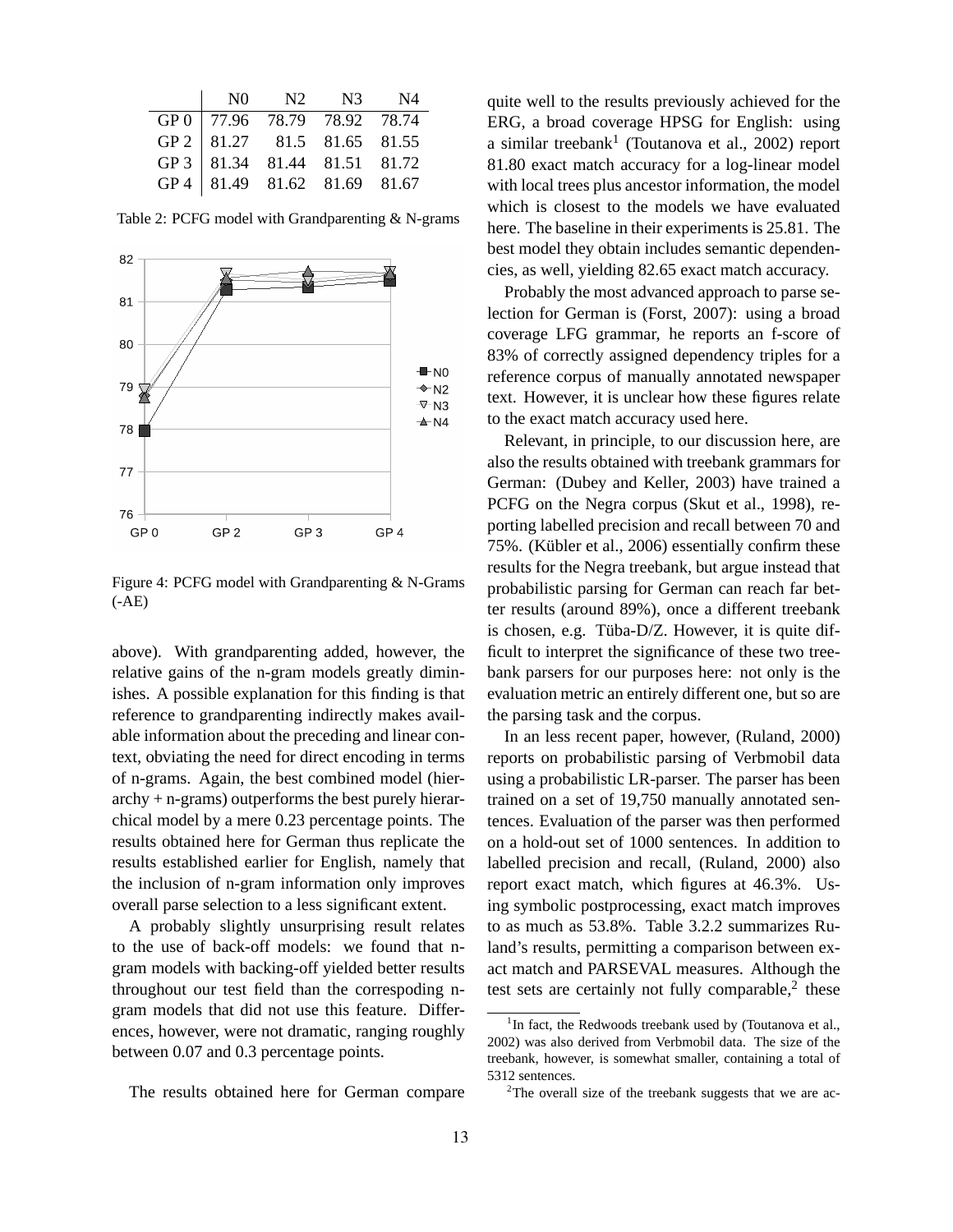|                  | German |
|------------------|--------|
| Not parsed       | 4.3%   |
| Exact match      | 53.8%  |
| I P              | 90.8%  |
| $LR$ (all)       | 84.9%  |
| LR (in coverage) | 91.6%  |

Table 3: Performance of Ruland's probabilistic parser (with postprocessing) on Verbmobil data

figures at least gives us an indication about how to judge the the performance of the HPSG parse selection models presented here: multiplying our 69.3% coverage with 81.72% exact match accuracy still gives us an overall exact match accuracy of 56.6% for the entire corpus.

However, comparing our German treebank to a structurally similar English treebank, we have shown that highly comparable parse selection figures can be obtained for the two languages with essentially the same type of probabilistic model.

# **4 Conclusion**

We have presented a treebanking effort for a largescale German HPSG grammar, built with the Redwoods treebank technology (Oepen et al., 2002), and discussed some preliminary parse selection results that are comparable in performance to the results previously achieved for the English Resource Grammar (lingoredwoods:2002tlt). Using a treebank of 8230 disambiguated sentences, we trained discriminative log-linear models that achieved a maximal exact match accuracy of 81.69%, against a random baseline of 21.4%. We further investigated the impact of different levels of grandparenting and ngrams, and found that inclusion of the grandparent node into the model improved the quality significantly, reference, however, to any higher nodes only lead to very mild improvements. For n-grams we could only observe significant gains for models without any grandparenting. We therefore hope to test these findings against treebanks with a higher syntactic complexity, in the near future, in order to

establish whether these observations are indeed robust.

## **References**

- Ulrich Callmeier. 2000. PET a platform for experimentation with efficient HPSG processing techniques. *Journal of Natural Language Engineering*, 6(1):99– 108.
- Ann Copestake, Dan Flickinger, Carl Pollard, and Ivan Sag. 2005. Minimal recursion semantics: an introduction. *Research on Language and Computation*, 3(4):281–332.
- Ann Copestake. 2001. *Implementing Typed Feature Structure Grammars*. CSLI Publications, Stanford.
- Berthold Crysmann. 2003. On the efficient implementation of German verb placement in HPSG. In *Proceedings of RANLP 2003*, pages 112–116, Borovets, Bulgaria.
- Berthold Crysmann. 2005. Relative clause extraposition in German: An efficient and portable implementation. *Research on Language and Computation*, 3(1):61–82.
- Berthold Crysmann. 2007. Local ambiguity packing and discontinuity in german. In T. Baldwin, M. Dras, J. Hockenmaier, T. H. King, and G. van Noord, editors, *Proceedings of the ACL 2007 Workshop on Deep Linguistic Processing*, pages 144–151, Prague, Czech Republic, June. Association for Computational Linguistics.
- Amit Dubey and Frank Keller. 2003. Probabilistic parsing for german using sister-head dependencies. In *ACL*, pages 96–103.
- Martin Forst. 2007. Filling statistics with linguistics – property design for the disambiguation of german lfg parses. In *ACL 2007 Workshop on Deep Linguistic Processing*, pages 17–24, Prague, Czech Republic, June. Association for Computational Linguistics.
- Anette Frank, Hans-Ulrich Krieger, Feiyu Xu, Hans Uszkoreit, Berthold Crysmann, Brigitte Jörg, and Ulrich Schäfer. 2006. Querying structured knowledge sources. *Journal of Applied Logic*.
- Tibor Kiss and Birgit Wesche. 1991. Verb order and head movement. In Otthein Herzog and Claus-Rolf Rollinger, editors, *Text Understanding in LILOG*, number 546 in Lecture Notes in Artificial Intelligence, pages 216–240. Springer-Verlag, Berlin.
- Sandra Kübler, Erhard W. Hinrichs, and Wolfgang Maier. 2006. Is it really that difficult to parse german? In *Proceedings of EMNLP 2006, Sydney, Australia*.
- Stefan Müller and Walter Kasper. 2000. HPSG analysis of German. In Wolfgang Wahlster, editor, *Verbmobil: Foundations of Speech-to-Speech Translation*, pages 238–253. Springer, Berlin.

tually dealing with the same set of primary data. However, in our HPSG treebank string-identical test items had been removed prior to annotation and training. As a result, our treebank contains less redundancy than the original Verbmobil test suites.